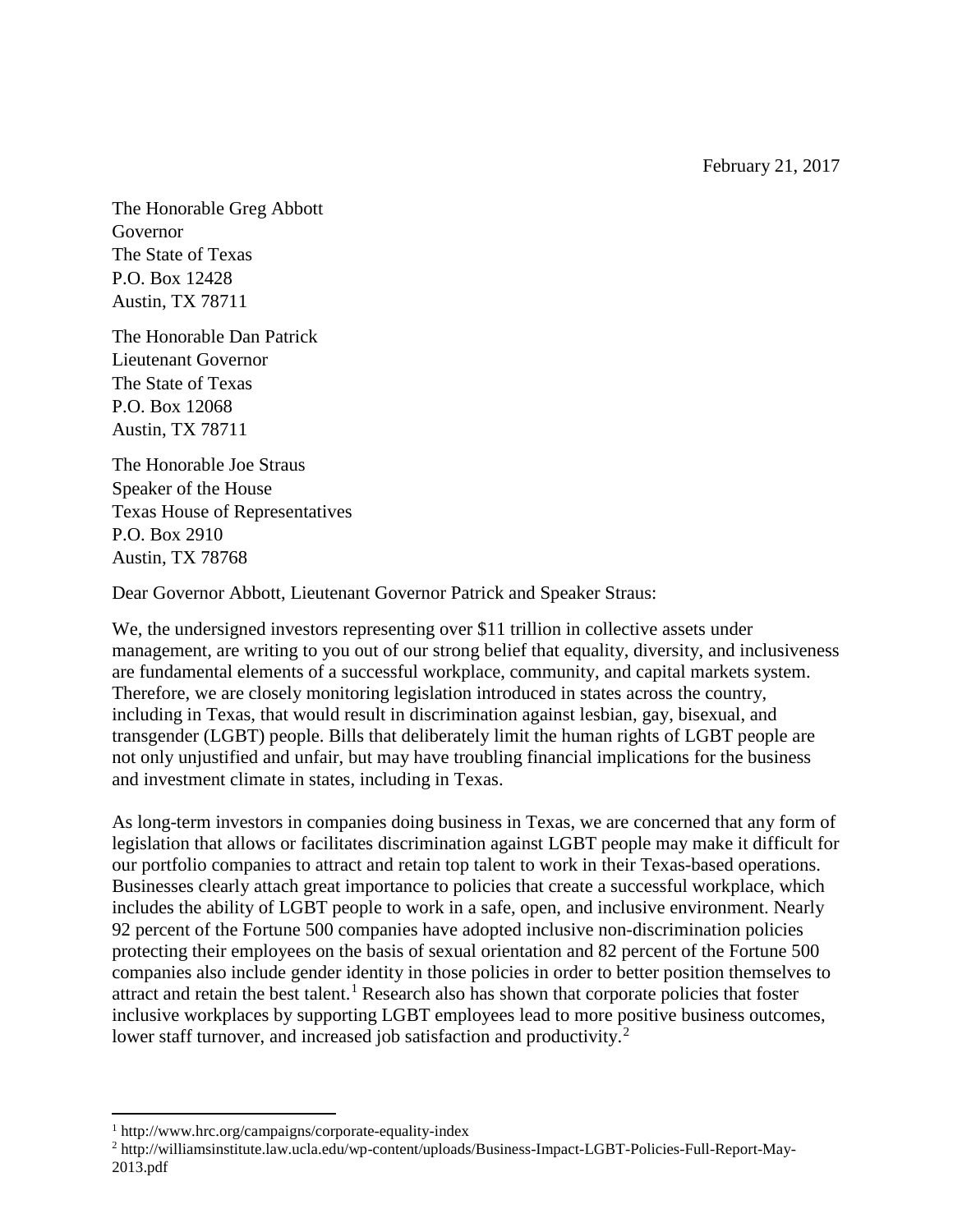Consequently, we are concerned that discriminatory legislation in Texas such as Senate Bill 6 (SB6) could have significant negative financial implications for the state and investors alike. SB6 would prevent transgender people from using restrooms in public schools, universities, and government buildings consistent with their gender identity. Further, SB6 would eliminate any municipal non-discrimination ordinances and put an additional \$10 billion in federal funding at risk. [3](#page-1-0)

We seek a predictable, stable business climate in Texas where our portfolio companies can thrive. However, SB6 directly undermines the strong business-minded environment in your state. According to research conducted by the Texas Association of Business, the state could face losses of at least \$964 million and job losses as high as 185,000, if discriminatory measures like SB6 become law.<sup>[4](#page-1-1)</sup> A similar law in North Carolina has already cost that state more than \$600 million in economic losses through a decline in tourism, relocation of sporting events, and investments redirected to other states.<sup>[5](#page-1-2)</sup> Given that Texas is the second largest state economy in the United States, any substantial economic challenges in Texas could also have broader implications for this country.

As investors in companies that employ hundreds of thousands of people across your state, we (as well as our respective beneficiaries and investors) want Texas to continue to thrive as a successful business environment and to be a financial leader in our country. However, discriminatory legislation that undermines these opportunities may hinder public and private investment, as well as the ability to raise capital, throughout your state.

Proof of this fact can be seen in the more than 1,200 firms doing business in Texas that have joined Texas Competes – a business partnership committed to promoting a competitive, inclusive, and economically vibrant Texas. This growing list represents a diverse mix of public and private companies, professional services firms, small business owners, and non-profit organizations from across the state, all of which are concerned with the potential threat to the Texas economy and the businesses that drive it as well as the welcoming brand that the state projects on LGBT issues.

In addition, many prominent companies with significant Texas business operations recognize the importance of inclusive workplace policies including American Airlines, Comerica, Dow Chemical, Kimberly-Clark, Southwest Airlines, Texas Instruments, and Waste Management. All of these companies explicitly prohibit discrimination based on sexual orientation and gender identity in their workplace policies. In fact, 40 of the 51 Fortune 500 companies based in Texas have policies that bar discrimination based on sexual orientation and/or gender identity in their workplaces. [6](#page-1-3) Discriminatory laws that directly impact any state workplaces make it difficult for

<span id="page-1-0"></span><sup>3</sup> http://williamsinstitute.law.ucla.edu/press/if-passed-texas-senate-bill-6-would-negatively-impact-over-125000 transgender-adults-in-texas-and-thousands-of-transgender-youth/  $\overline{a}$ 

<span id="page-1-1"></span><sup>4</sup> "Texas could lose \$8.5B if anti-gay or transgender bathroom laws are passed, study claims,"

DallasNews.com, at http://www.dallasnews.com/news/lgbt/2016/12/06/texas-lose-85-billion-anti-gay-transgenderbathroom-laws-passed-study-claims

<span id="page-1-2"></span><sup>5</sup> http://www.forbes.com/sites/corinnejurney/2016/11/03/north-carolinas-bathroom-bill-flushes-away-nearly-1 billion-in-business-and-governor-mccrorys-re-election-hopes/#67eed3e26eb5

<span id="page-1-3"></span><sup>6</sup> http://williamsinstitute.law.ucla.edu/press/if-passed-texas-senate-bill-6-would-negatively-impact-over-125000 transgender-adults-in-texas-and-thousands-of-transgender-youth/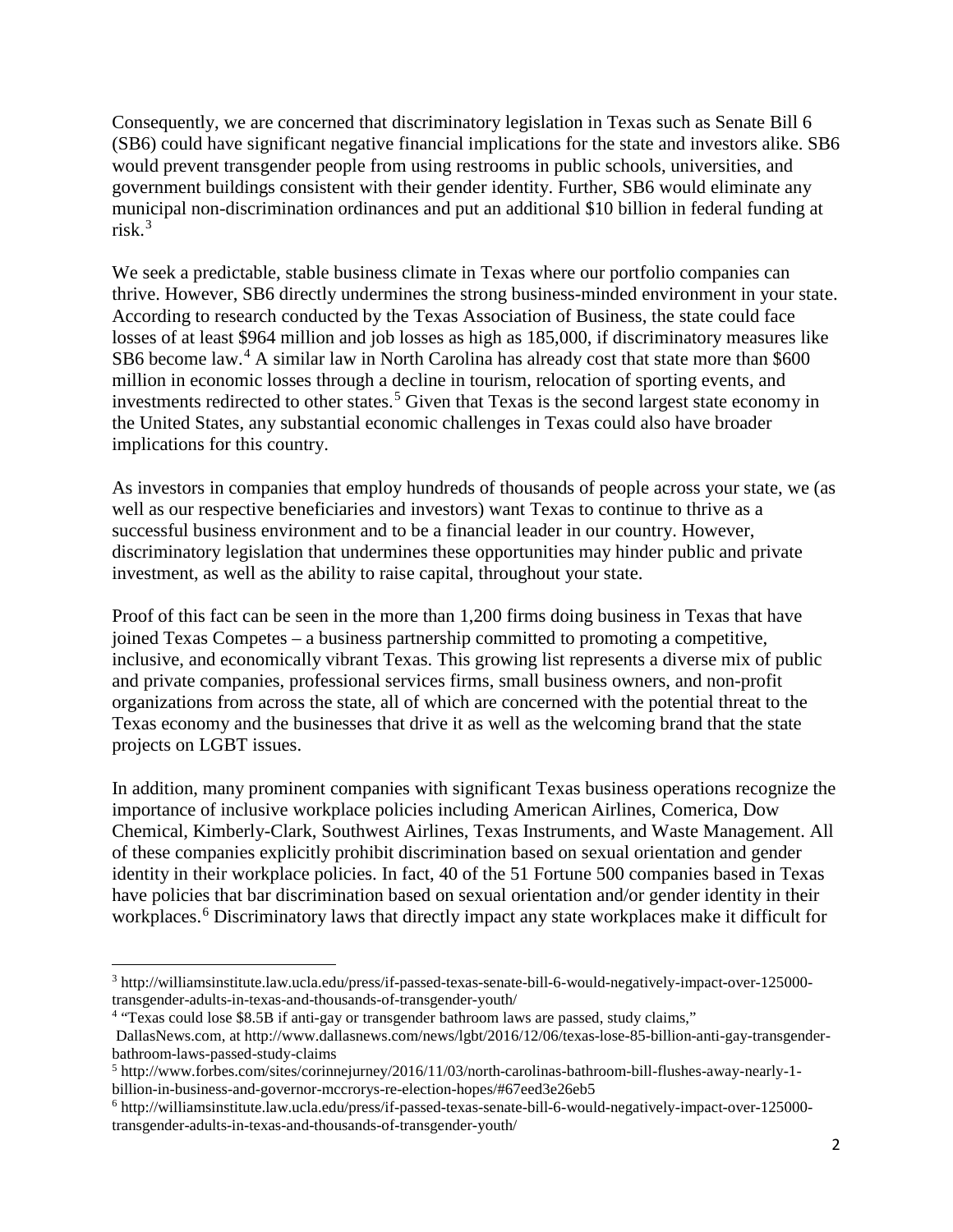all of these companies to hire and retain top talent and to promote diversity within their businesses.

In conclusion, discriminatory legislation such as SB6 is bad for Texas businesses and investors in those businesses. Such discriminatory legislation ultimately hampers the ability of our portfolio companies operating in Texas to offer inclusive and productive workplaces to attract and retain the best current and potential employees.

The undersigned investors are therefore united in our opposition to SB6 and any other forthcoming legislation that is hostile to LGBT people. Consequently, we urge you to oppose such legislation so that Texas can remain a competitive, vibrant, and innovative business and investment environment.

Thank you for your consideration. Please send any responses via email to both Michael Garland, Assistant Comptroller - Corporate Governance and Responsible Investment, New York City, Office of the Comptroller, at [mgarlan@comptroller.nyc.gov,](mailto:mgarlan@comptroller.nyc.gov) and Jonas Kron, Senior Vice President, Director of Shareholder Advocacy at Trillium Asset Management at [jkron@trilliuminvest.com,](mailto:jkron@trilliuminvest.com) who will forward them on to the other signatories to this letter.

Sincerely,

Scott M. Stringer New York City Comptroller New York City, Office of the Comptroller

Brandon Rees Office of Investment AFL-CIO

Peter S. Kraus Chairman & CEO AllianceBernstein L.P.

Deborah Silodor General Counsel Amalgamated Bank as Trustee for the LongView Funds

Mark McCombe Senior Managing Director, Head of the Americas BlackRock, Inc.

Matthew Patsky, CFA CEO Trillium Asset Management, LLC

Lauren Compere Managing Director Boston Common Asset Management LLC

Peter Coffin President Breckinridge Capital Advisors

Anne Simpson Investment Director California Public Employees' Retirement System

Betty T. Yee California Controller California State Controller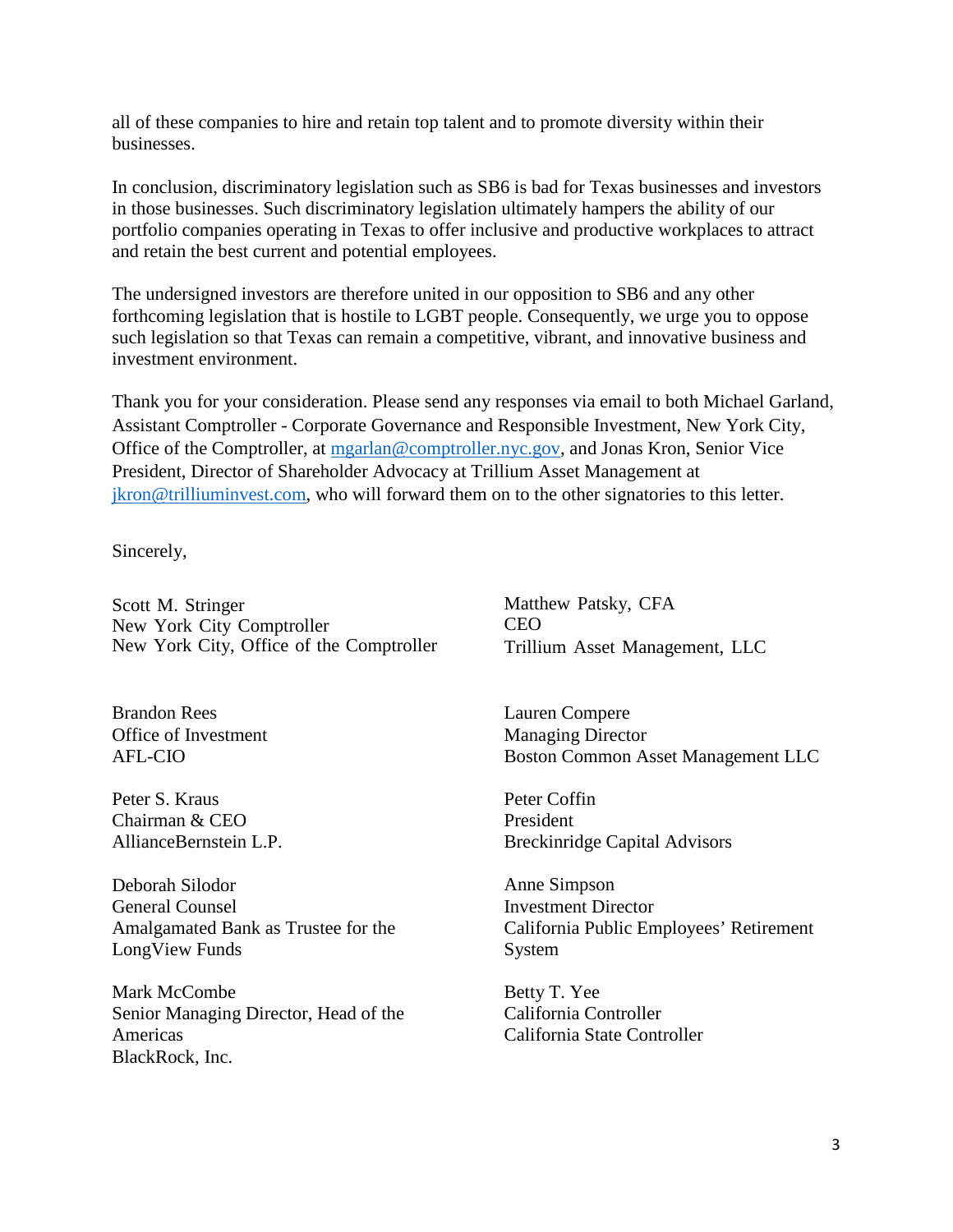Anne Sheehan Director of Corporate Governance California State Teachers' Retirement System

John Streur President and Chief Executive Officer Calvert Research and Management

Shelley Alpern Director of Social Research & Advocacy Clean Yield Asset Management

Denise L. Nappier Treasurer, State of Connecticut Connecticut Retirement Plans and Trust Funds

Erika Karp Founder & CEO Cornerstone Capital Group

Dieter Waizenegger Executive Director CtW Investment Group

Carole Laible CEO Domini Impact Investments

Steven J. Schueth President First Affirmative Financial Network

Saker Nusseibeh CEO Hermes Investment Management

Josh Zinner Executive Director Interfaith Center on Corporate Responsibility

Christine Jantz President Jantz Management LLC Andrew G. Arnott President & CEO John Hancock Investments

Wendy Holding Partner and Trustee The Sustainability Group of Loring Wolcott & Coolidge

Jens Peers Chief Investment Officer Mirova

Emmanuel Bourdeix Co-Chief Investment Officer Natixis Asset Management

Thomas P. DiNapoli New York State Comptroller New York State Common Retirement Fund

Julie Goodridge Founder & CEO NorthStar Asset Management, Inc.

Tobias Read Oregon State Treasurer

Julie Fox Gorte Senior Vice President for Sustainable Investing Pax World Funds

Meredith Block Vice President Rockefeller & Co; Sustainability & Impact Group

Mary Kay Henry Chair of the SEIU Affiliates Plan Service Employees International Union

Mellie Price Managing Director Source Spring